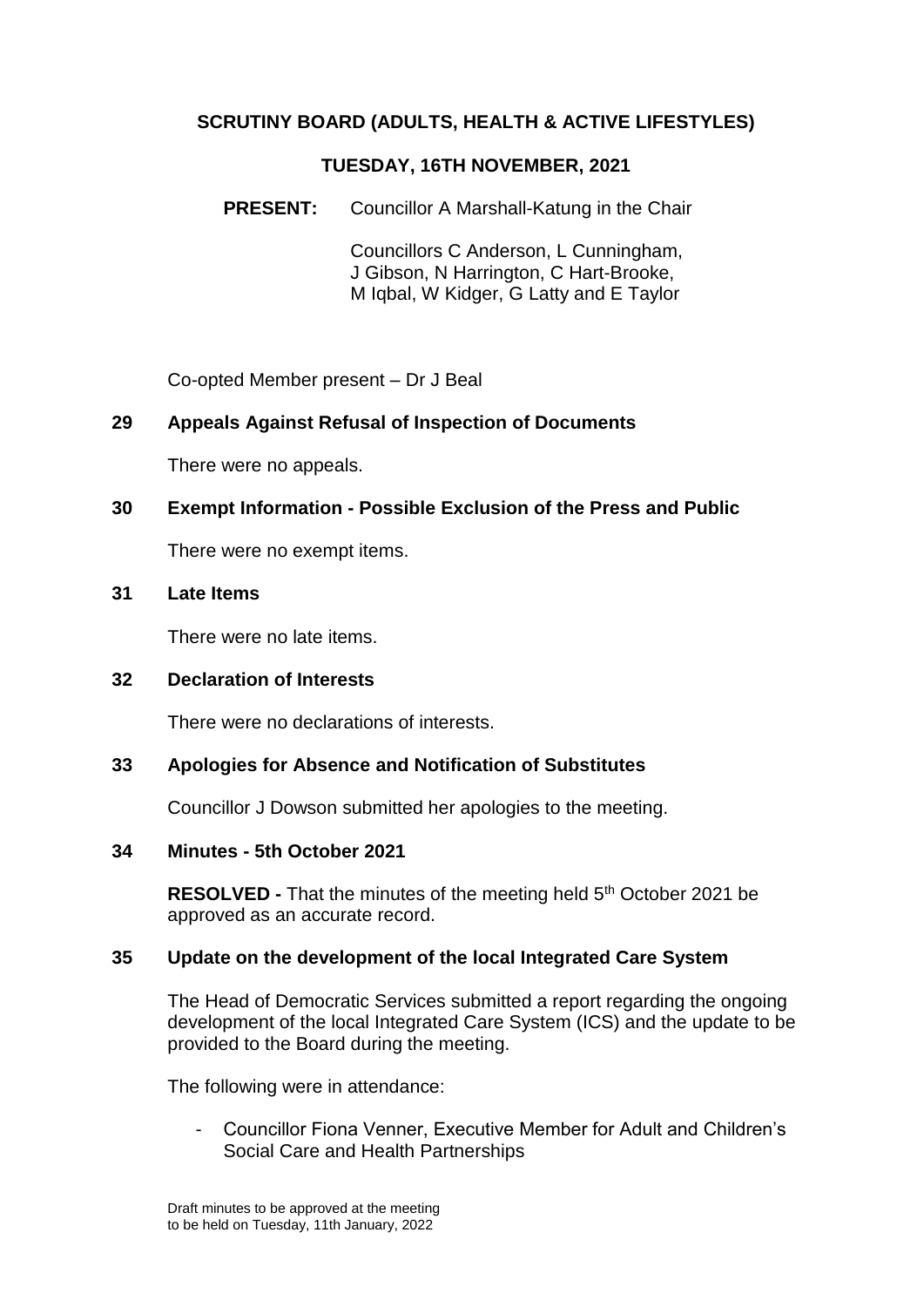- Councillor Salma Arif, Executive Member for Public Health and Active **Lifestyles**
- Cath Roff, Director of Adults and Health
- Victoria Eaton, Director of Public Health
- Tim Ryley, Chief Executive of NHS Leeds Clinical Commissioning Group (CCG)
- Sam Prince, Executive Director of Operations, Leeds Community Healthcare NHS Trust

The Chief Executive of NHS Leeds CCG introduced the report and delivered a PowerPoint presentation which provided an update on the developing decision making and governance arrangements surrounding the West Yorkshire Integrated Care Board, as well as the developing Leeds Place Based Partnership ICB Committee. It was highlighted that the West Yorkshire Health and Care Partnership had now launched a consultation on the draft Integrated Care Board Constitution, which is an important document setting out what the ICB will do and how it will work. The consultation will run from 8<sup>th</sup> November 2021 until 14 January 2022. It was noted that the Scrutiny Board will be utilising its next public meeting on 11<sup>th</sup> January 2022 to consider this in greater detail.

Members discussed a number of matters, including:

- In response to a query, it was confirmed that a Public Health representative will be part of the West Yorkshire Integrated Care Partnership (ICP), as well as the West Yorkshire Integrated Care Board (ICB). However, the formal arrangements are yet to be finalised.
- It was highlighted that while the West Yorkshire ICB will be a new statutory organisation, it will primarily be building on the existing partnership working arrangements that have been in place across local health and care organisations over the last five years.
- Members highlighted the missed opportunity nationally to enforce tackling health inequalities as part of the Health and Care Bill. In response to this, representatives assured Members that although not explicitly mentioned within new legislation, tackling health inequalities is central to the approach of the Integrated Care Partnership and will be supported by local leadership and commitment across the system.

**RESOLVED –** That the contents of the report, along with Members comments, be noted.

### **36 The impact of Covid-19 and the ongoing recovery measures across the local health and care system.**

The Head of Democratic Services submitted a report that presented a further update on the current understanding of the system impact of the Covid-19 pandemic in Leeds through the lens of health and care service provision, as well as providing an insight to the response plans and measures that are in place too.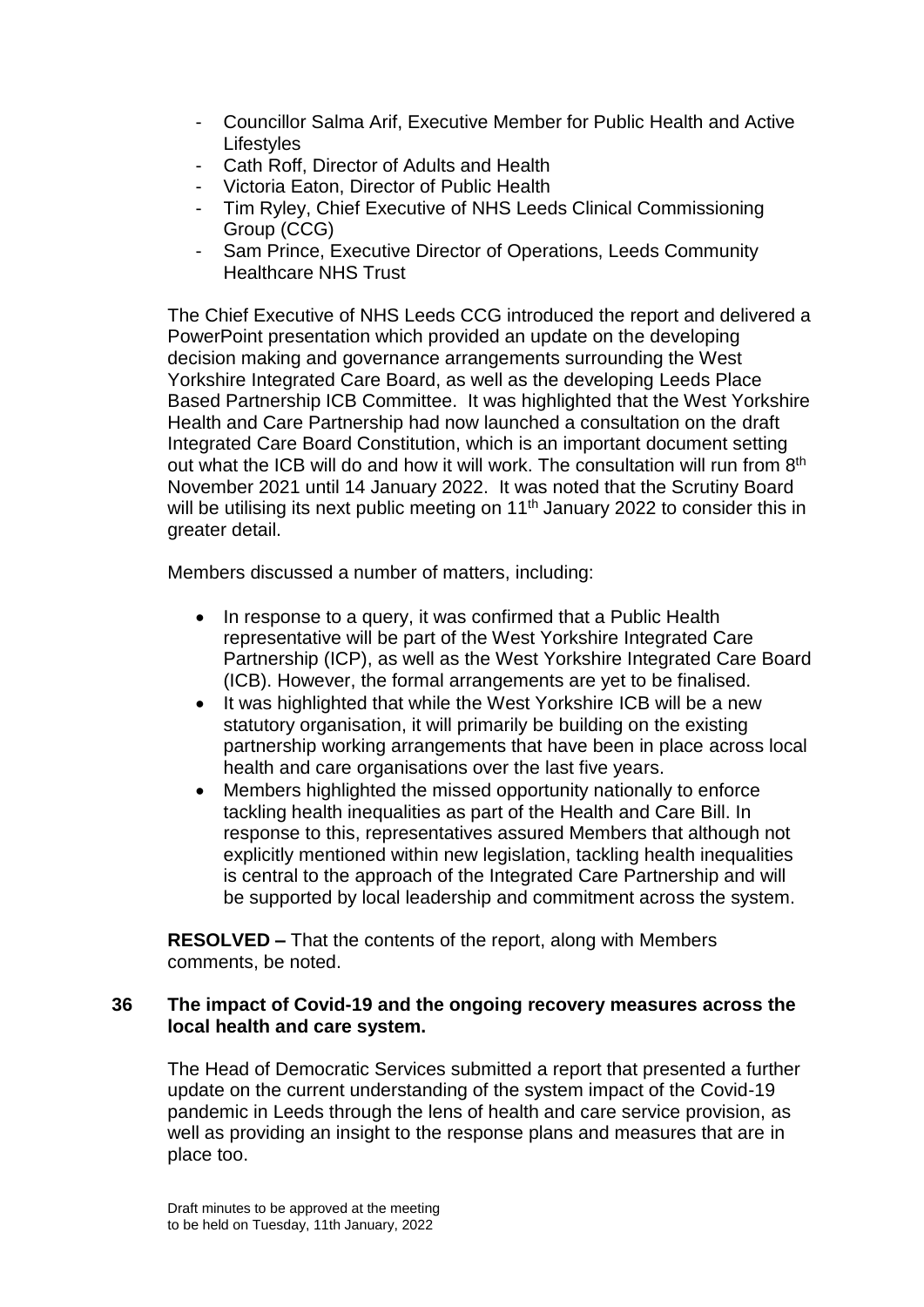The following were in attendance:

- Councillor Fiona Venner, Executive Member for Adult and Children's Social Care and Health Partnerships
- Councillor Salma Arif, Executive Member for Public Health and Active **Lifestyles**
- Cath Roff, Director of Adults and Health
- Victoria Eaton, Director of Public Health
- Tim Ryley, Chief Executive of NHS Leeds CCG
- Helen Lewis, Director of Pathway Integration, NHS Leeds CCG
- Sam Prince, Executive Director of Operations, Leeds Community Healthcare NHS Trust
- Claire Smith, Chief Operating Officer, Leeds Teaching Hospitals NHS **Trust**

The Director of Pathway Integration introduced the report, highlighting the wide range of issues partners are managing within the context of increased pressures and demands, continued gaps in workforce and the impact of social distancing on the number of patients that can be safely seen in person.

The Director of Public Health provided an update on the rates of COVID-19, which have dropped slightly nationally and also in Leeds, with under 300 people per 100,000 testing positive per day for the whole city. It was highlighted that the current modelling projection also suggests a downward trend in terms of rates and hospital admissions.

The Executive Member for Adult and Children's Social Care and Health Partnerships also highlighted that recovery measures have been incorporated into existing council strategies. The Executive Member for Public Health and Active Lifestyles advised the Board that the low uptake of vaccinations in deprived communities in Leeds is still an issue and requires further support and attention moving forward.

Members discussed a number of matters, including:

- It was explained that areas with the highest rate of infection earlier in the pandemic, such as Headingley and Harehills, are now showing the lowest rates of infection, largely due to the widespread immunity following previous infections. Rates are now higher in more affluent areas, where people who were previously working from home and were able to have limited exposure, are more exposed and less protected through natural immunity.
- Members requested detailed data in relation to the prevalence of COVID-19, with a breakdown by demographic groups, as well as takeup figures for the COVID-19 and flu vaccines.
- Members recognised that flu prevalence is a serious risk to older people in particular and therefore welcomed the focused campaigning on flu vaccinations too. In response to a query, Members were advised that flu vaccine take-up decreases amongst younger age groups, similarly to the COVID-19 vaccine. Related to this, it was noted that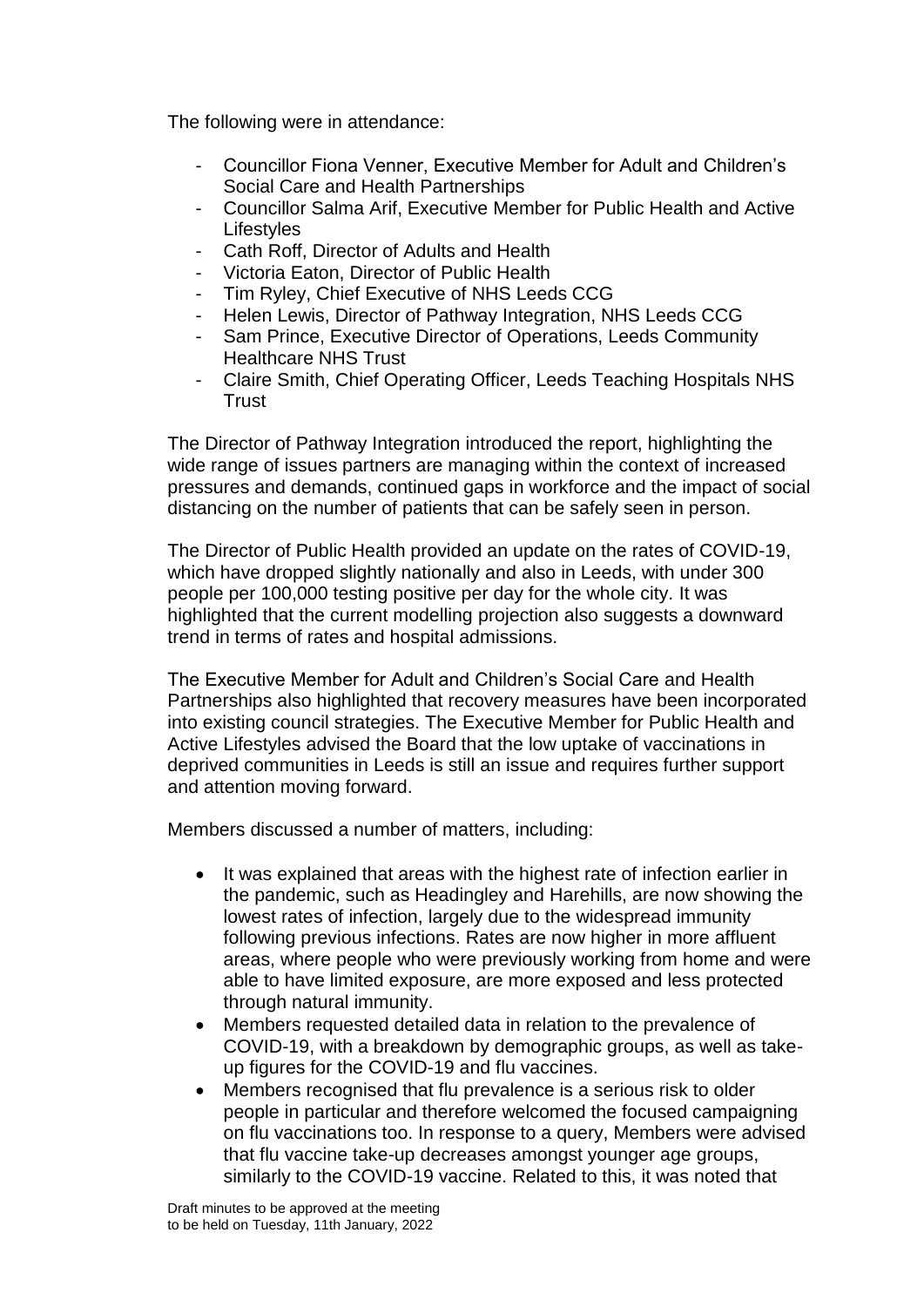excess deaths from all causes is the most cohesive reflection of the pandemic.

- Members queried whether large increases in A&E visits and delayed waiting times, as reported in the media, are reflective of the position in Leeds. In response, it was confirmed that A&E numbers are still significantly above pre-COVID levels and, as a consequence, the Leeds A&E waiting time has been stretched beyond the four-hour target. Reference was also made to national guidelines which state that patients should be transferred from an ambulance to an emergency department within 15 minutes. Given the current context, it was highlighted that Leeds is one of the best performing areas in this regard, with no patients during the current period having to wait longer than two hours to be transferred from an ambulance into hospital.
- In response to a query, Members were advised that an extensive national recruitment programme for doctors is underway. Members acknowledged that a global approach is required to ensure that doctors are not recruited from other cities and countries that are also under significant pressure. It was also highlighted that the recruitment crisis continues into the care sector, with many choosing to leave social care roles and move to the retail and hospitality industry. The Director of Adults and Health advised that while government grants have been issued to support recruitment, more support is needed to increase rates of pay in order to compete with the retail and hospitality sector.
- In reference to the recent government announcement that staff who are not vaccinated will no longer be able to work in health and social care settings, Members sought more information on the impact of this change on the workforce in Leeds. Members were advised that while the current data indicates that 458 of 5966 staff in care homes are not double vaccinated, further work is being undertaken to validate these figures. It was also noted that care homes had put in place advance recruitment plans to try and deal with any consequential staff shortages.
- In relation to home care staff in Leeds, it was highlighted that 82.02% are currently double vaccinated. While acknowledging that the deadline for home care staff to be fully vaccinated is April 2022, along with NHS staff, Members were advised that health and social care services are awaiting further guidance from the government around plans to address any consequential workforce impacts.
- While acknowledging that NHS England colleagues had contributed to the broader update report in terms of outlining the current position on dentistry, the Chair informed the Board that arrangements are to be made to hold a separate working group meeting in the New Year to focus specifically on issues relating to dentistry. It was highlighted that representatives from NHS England had already committed to contributing to this working group meeting.

**RESOLVED –** That the contents of the report, along with Members comments, be noted.

#### **37 Work Schedule**

Draft minutes to be approved at the meeting to be held on Tuesday, 11th January, 2022